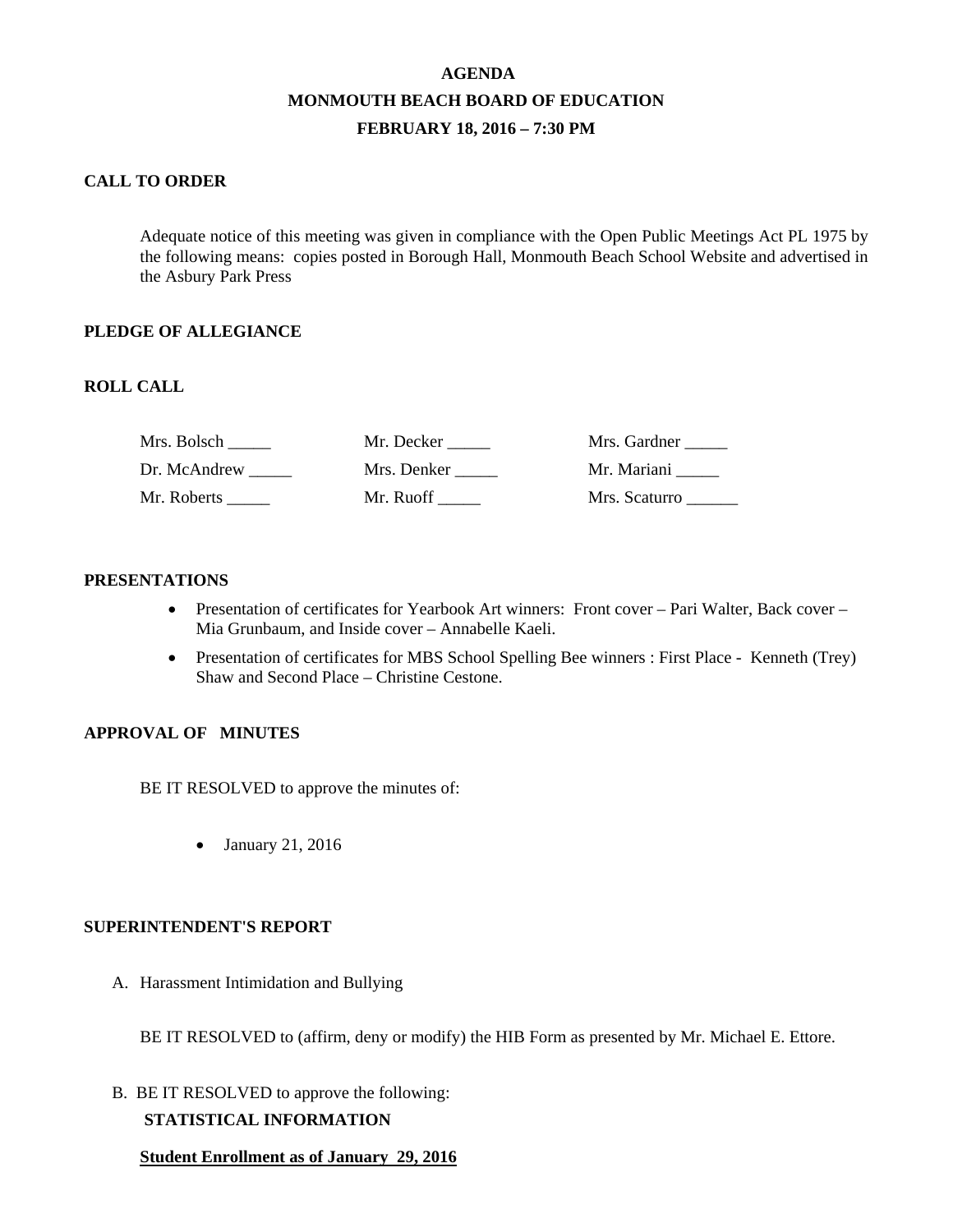| 10        |
|-----------|
| 18        |
| 09        |
| 11        |
| 13        |
| 14        |
| 13        |
| 14        |
| 14        |
| 14        |
| 14        |
| 15        |
| 19        |
| 17        |
| 16        |
| 12        |
| 14        |
| <u>16</u> |
| 251       |
|           |

Special Education (Out of District): 3

One student in the following placements:

 Oceanport Schools (1) Harbor School (1) Long Branch School (1)

# **Student Attendance**

| September               | 98%   | February |
|-------------------------|-------|----------|
| October                 | 97%   | March    |
| November                | 94%   | April    |
| December                | 95%   | May      |
| January                 | 94%   | June     |
|                         |       |          |
| <b>Staff Attendance</b> |       |          |
| September               | 99%   | February |
| October                 | 97.5% | March    |
| November                | 96.5% | April    |
| December                | 95.5% | May      |
| January                 | 97%   | June     |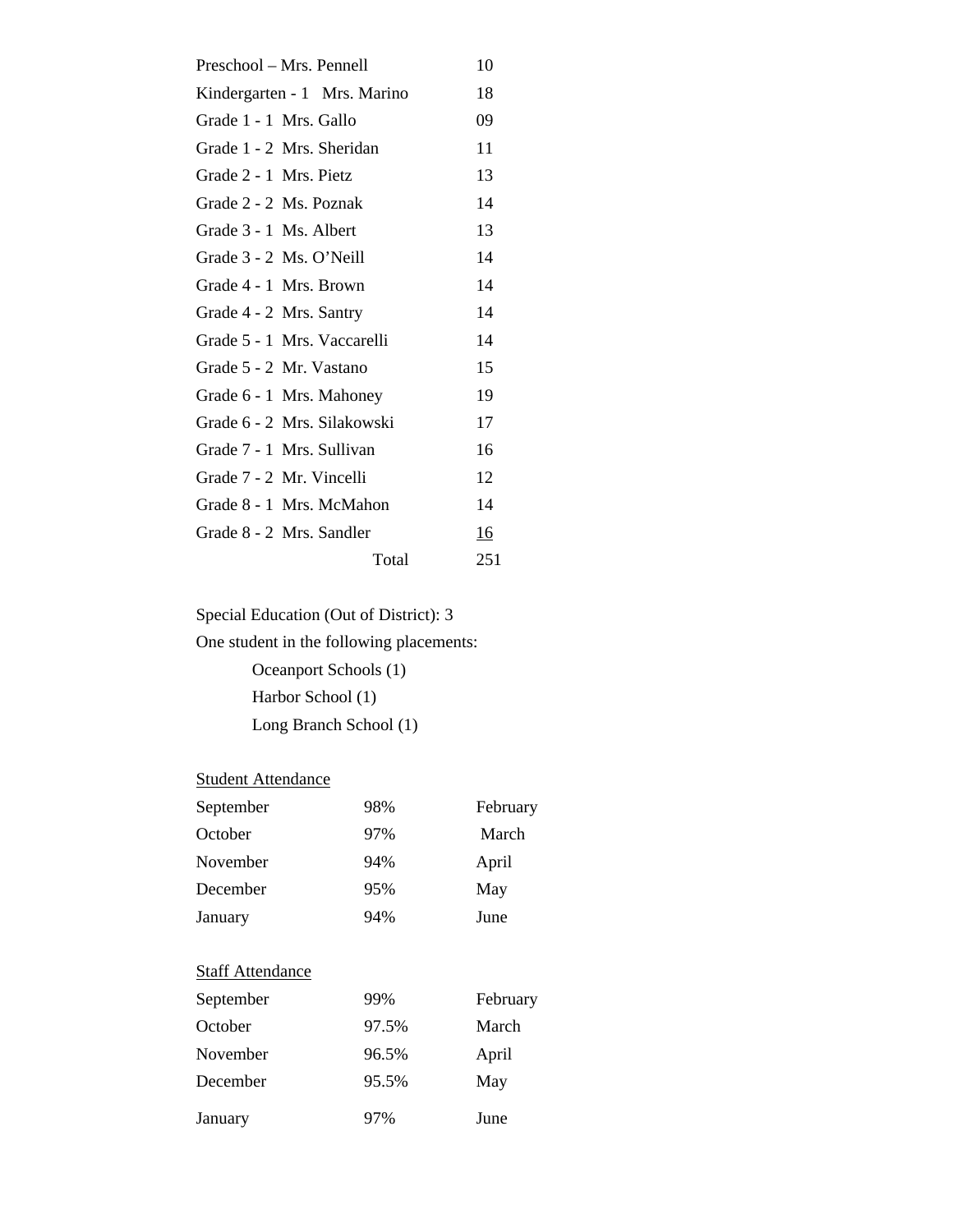Fire Drills January 15, 2016 at 1:45 p.m.

**Security Drill** 

Active Shooter, January 28, 2016 at 11:00 a.m.

#### **PUBLIC DISCUSSION**

In compliance with Open Public Meetings Act PL 1975, Chapter 10:4-12 subsection b, - A public body may exclude the public only from that portion of a meeting at which the public body discusses any matter involving the employment, appointment, termination of employment, terms and conditions of employment evaluation of the performance of promotion or discipline of any specific prospective public officer or employees or current public offer or employee employed or appointed by the public body, unless all the individual employees or appointees whose rights could be adversely affected request in writing that such matter or matters be discussed at a public meeting. As per Board Bylaws, 0167, public participation in Board Meetings, such remarks are to be limited to five minutes duration. The Board of Education, though affording the opportunity for members of the public to comment will not engage and/or make remarks concerning matters of student confidentiality and/or matters of personnel wherein employees of the District have not been given notice of the Board's intent to discuss their terms and conditions of employment. Members of the public are reminded that though they are afforded the opportunity to address the Board, they are not given license to violate the laws of slander. Comments made by members of the public that are not in keeping with the orderly conduct of a public meeting will be asked to yield the floor and if they fail to do so may be subject to charges under New Jersey statues associated with disruption of a public meeting.

#### **PTO UPDATE**

**FINANCE**  Dianne Bolsch, Chair David Baker, Steve Mariani, Leo Decker

> A. BE IT RESOLVED, that the financial reports of the Secretary to the Board of Education and the Report of the Treasurer of School Monies dated December 31, 2015, which are in agreement, be accepted and submitted and attached to and made part of the minutes of this meeting, and

BE IT FURTHER RESOLVED, that the bills list for the month of February in the amount of \$69,404.43 be approved, and

BE IT FURTHER RESOLVED, that pursuant to NJAC  $6A:23A-16.10(c)4$  that after a review of the secretary's monthly financial report and upon consultation with the appropriate district officials, to the best of our knowledge, no major account or fund has been overexpended and that sufficient funds are available to meet the District's financial obligations for the remainder of the fiscal year.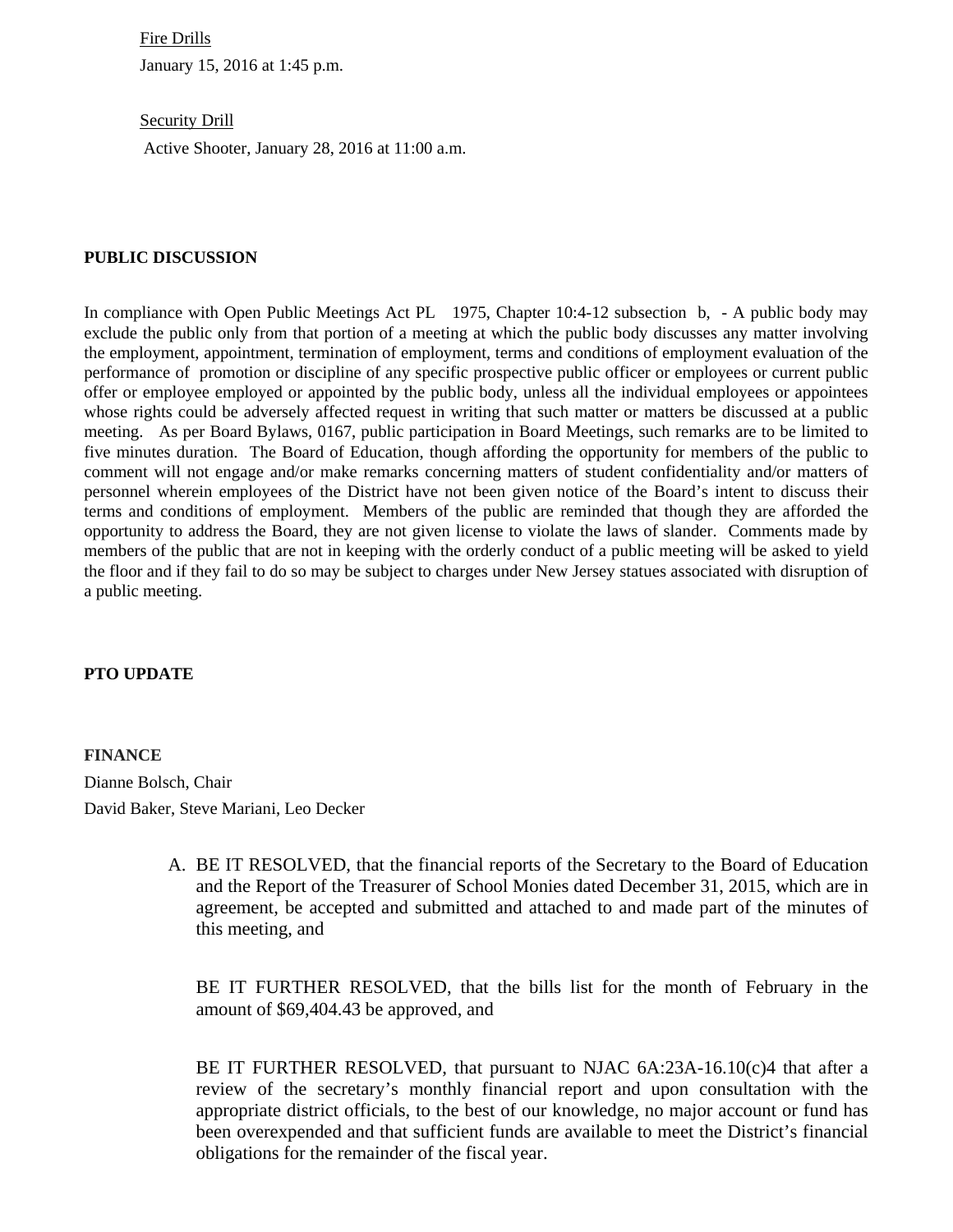B. Recommend to approve, the following resolution regarding Waiver of Requirements – Special Education Medicaid Initiative (SEMI) Program be approved:

Whereas, NJAC 6A:23A-5.3 provides that a school district may request a waiver of compliance with respect to the district's participation in the Special Education Medicaid Initiative (SEMI) Program for the 2016-17 school year, and

Whereas, the Monmouth Beach Board of Education desires to apply for this waiver due to the fact that it projects having fewer than 40 Medicaid eligible classified students for the 2016-17 budget year.

Now, Therefore Be It Resolved, that the Monmouth Board of Education hereby authorizes the Chief School Administrator to submit to the Executive County Superintendent of Schools in the County of Monmouth an appropriate waiver of the requirements of NJAC 6A23A-5.3 for the 2016-17 school year.

#### **PERSONNEL**

Sandi Gardner Chair,

Kathy Denker, David Roberts, Kelly Scaturro

- A. BE IT RESOLVED to approve the following staff to attend the following workshops:
- Deborah Tuzzo to attend MC Career Center to learn more about their services on February 24 from 8:30 a.m. – 10:00 a.m. at a cost of \$0.
- Susan Gillick to attend the NJ State School Nurses Spring Conference on Saturday, April 9, 2016 at a cost of \$210.00.
- B. BE IT RESOLVED to approve Jean Charte as a substitute teacher for the 2015-2016 school year.
- C. BE IT RESOLVED to approve Kevin Gould from Brookdale Community College to complete 4 hours of classroom observation with Mr. Jason Vastano and his fifth grade class during February, 2016.
- D. BE IT RESOLVED to approve Kerri Ann Silva of Monmouth University to complete 20 hours of field placement for her Social Studies methods course with Ms. Donna O'Neill, MBS  $3<sup>rd</sup>$  grade teacher.

# **CURRICULUM AND INSTRUCTION**

Chair Kathleen Denker

Leo Decker, Sandi Gardner, David Roberts

• BE IT RESOLVED to approve the Meridian Health System's CPR in schools program for students in grades  $6 - 8$  on February 23, 2016 in the gym during PE classes. Meridian Health provides staff and equipment to train students in the friends CPR course offered by the American Heart Association at no cost to the school or the students.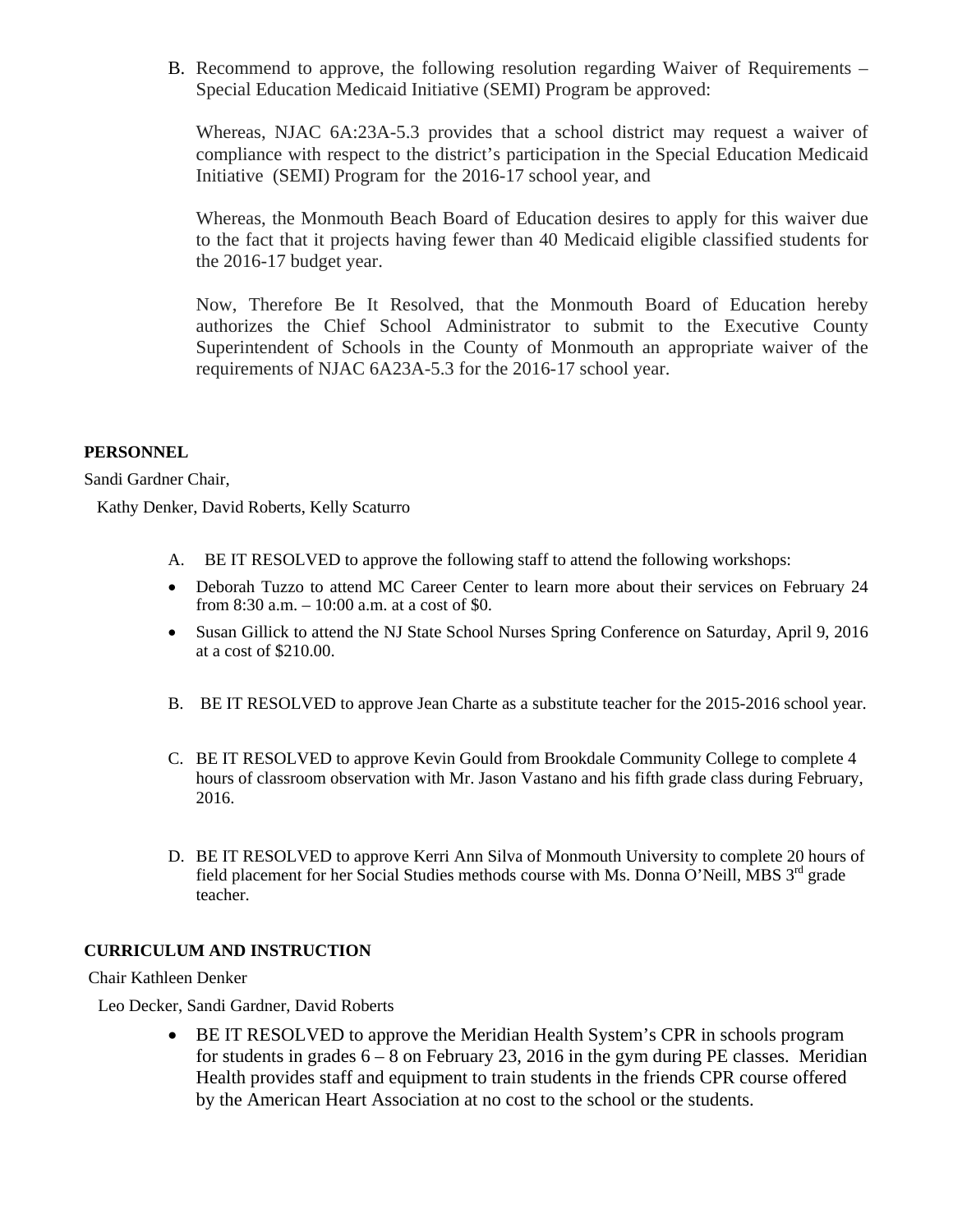# **BUILDING AND GROUNDS**

David Baker, Chair

Dianne Bolsch, Leo Decker, Steve Mariani

- A. BE IT RESOLVED to approve the Building Use Form for the following:
	- Monmouth Beach PTO Run, Saturday, May 7 from 7 a.m. 11:30 p.m. with use of tables, parking lot, garbage cans, use of bathroom, and sound system.
	- MB Student Council Spring Bring a Friend Dance on Thursday, March 24 from 7:: p.m. – 9:00 p.m. in the gym.
	- Mr. Kammerer to host Jump for Heart on March 2, 2016 from 2:45 p.m. 3:45 p.m. in the gym. All proceeds will go to the American Heart Association.
	- MB PTO to hold play practice in the gym, music room and.or stage on March 1, 3, 8, 9, 10, 15, 16, 17, 22, 23, and 24 from 3 pm – 5 pm.
	- MB PTO Assembly at MBS on February 22, 2016 from  $9:00 11:00$  a.m. by the African Dance Company for the entire school.
	- MB PTO to conduct weekly meetings of the Student Newspaper Club in the Media Center every Friday beginning 3/4 through 6/17 from 2:45 p.m. – 3:45 p.m.

# **POLICY**

David Roberts, Chair Sandi Gardner, Leo Decker, Kathy Denker

- A. BE IT RESOLVED to approve the second read of the following policies:
	- 1240 Evaluation of Superintendent (mandated & revised)
	- 3221 Evaluation of Teachers (mandated & revised)
	- 3222 Evaluation of Teaching Staff Members, Excluding Teachers and Administrators (mandated & revised)
	- 3223 Evaluation of Administrators, excluding Principals, Vice Principals, and Assistant Principals (mandated & revised)
	- 3224 Evaluation of Principals, Vice Principals and Assistant Principals (mandated & revised)
	- 3431.1/4431.1 Family Leave (revised)

# **GENERAL ITEMS**

- Future meeting dates:
	- Public Meeting: February 18, 2016, 7:30 PM